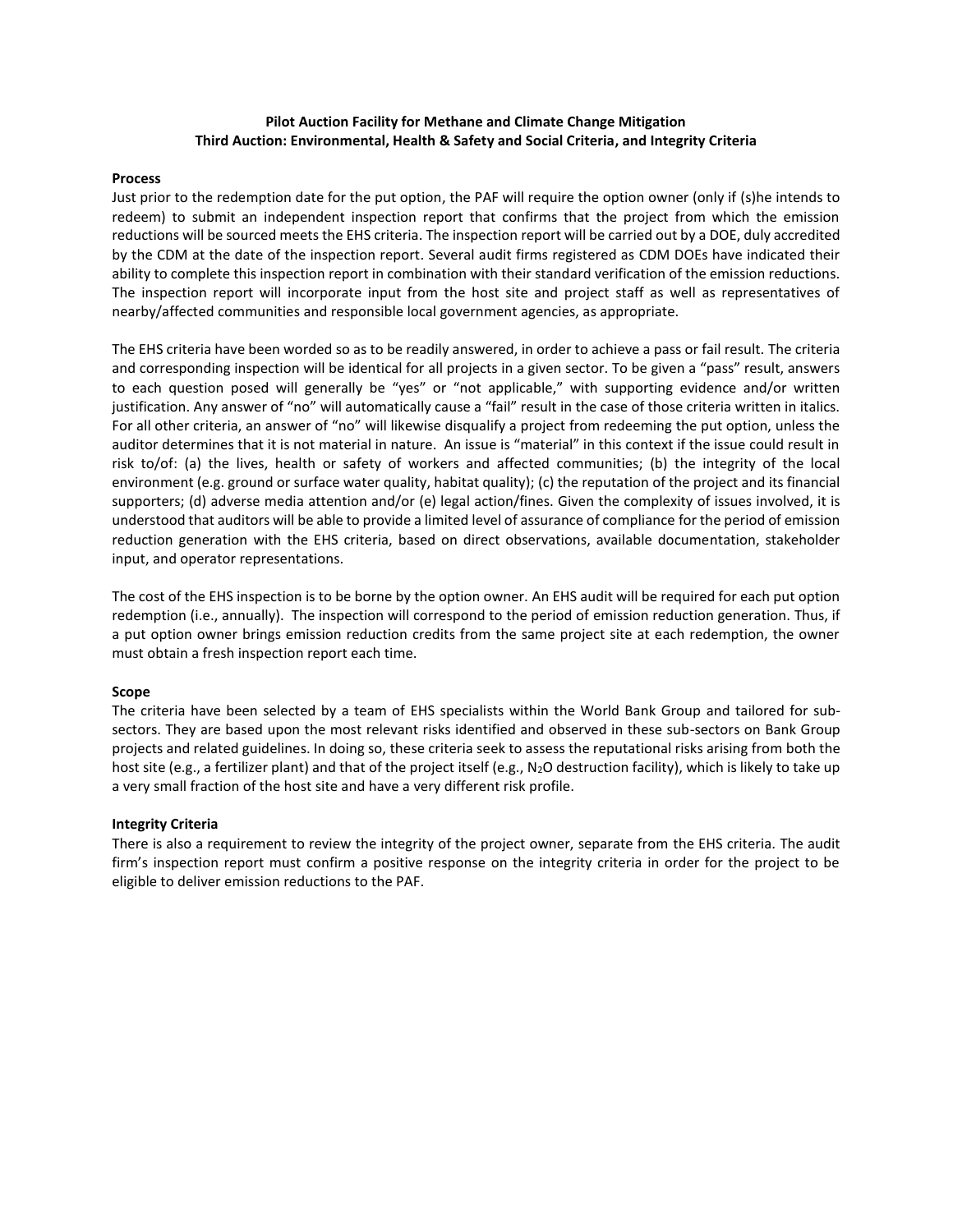# **Projects at Existing<sup>1</sup> Chemicals and Fertilizer Plants with Nitric Acid Production: E&S criteria**

# PS 1: Assessment & Management of Environmental and Social Risks and Impacts

- Plant site and project possess the required necessary environmental, health & safety, and social (EHS) permits and are in compliance with EHS permit conditions, based on monitoring and reporting documentation and site/ operator representations.
- No social unrest or negative campaign by affected communities<sup>2</sup> or NGOs involving either the plant site or the project in relation to the lives or health & safety of workers and affected communities and the integrity of the local environment in the past 12 months, based on an electronic media review, outcomes of a meeting with directly affected communities, and operator representations.

# PS 2: Labor & Working Conditions

- *No child labor (i.e., hazardous or potentially harmful work involving persons under the age of 15 years, or 18 years for hazardous work) or forced labor (where work is not undertaken voluntarily, or is undertaken under threat of penalty) involved in plant or project site-related works.*
- Effective measures in place to protect plant site and workers from key safety risks,<sup>3</sup> including provision of personal protective equipment appropriate to working in proximity to ammonia and nitric acid. Safety measures to include proper ventilation of confined spaces used by workers and gas leak monitoring during start-up.
- Hazard Operability Study (HAZOP), Hazard Identification Study (HAZID) or equivalent has been conducted for potentially dangerous components of the plant to identify safety mitigation measures.

# PS 3: Resource Efficiency and Pollution Prevention

- Effluent is being managed in such a way as to minimize or eliminate excess total Nitrogen from entering surface and sub-surface water sources through deployment of treatment systems, storm water management, and regular monitoring and testing programs.
- Ammonia emissions from the plant site and project, including leaks and fugitive emissions, are being continuously monitored and controlled through the installation and operation of appropriate leak detection and scrubber systems.

# PS 4: Community Health, Safety and Security

- Quantitative Risk Assessment (QRA) or equivalent was conducted for ammonia storage arrangements and any nearby communities are (a) out of the immediate high threat area and (b) aware of any emergency response measures necessary to keep them safe in the event of a significant incident.
- Measures in place<sup>4</sup> to minimize and control hazards to nearby communities arising from management, storage and shipping of hazardous products with potential for accidental leaks/releases of toxic and flammable gases (e.g. ammonia, nitric acid, ammonium nitrate), and from disposal of hazardous wastes.

# PS 5: Land Acquisition & Involuntary Resettlement

 $\overline{\phantom{a}}$ 

 No notable reputational risk associated with legacy (historic) impacts of the plant or projects on land acquisition or involuntary resettlement of people, based on an electronic media review, outcomes of a meeting with directly affected communities, and operator representations.

# PS 6: Biodiversity Conservation & Sustainable Management of Living Natural Resources

 *No ongoing adverse impacts from the plant or project on recognized protected (conservation) areas, sensitive habitats or vulnerable or endangered species, based on the project EIA, third party EHS audit(s), environmental permitting documentation or similar; outcomes of a meeting with directly affected communities; and operator representations.*

<sup>&</sup>lt;sup>1</sup> The host site must have been built and/or operational prior to the auction date.

<sup>&</sup>lt;sup>2</sup> Groups of people within affected communities with sustained and active grievances (not individual claims or protests)

<sup>&</sup>lt;sup>3</sup> Chemical hazards, work in confined spaces or poorly ventilated areas, exposure to toxic gases such as ammonia, explosion risk, exposure to nitric acid.

<sup>4</sup> Such as use of gas leak detection systems; fire and explosion control management systems; availability and dissemination of emergency response procedures to communities, and availability of emergency response arrangements for road/rail spills.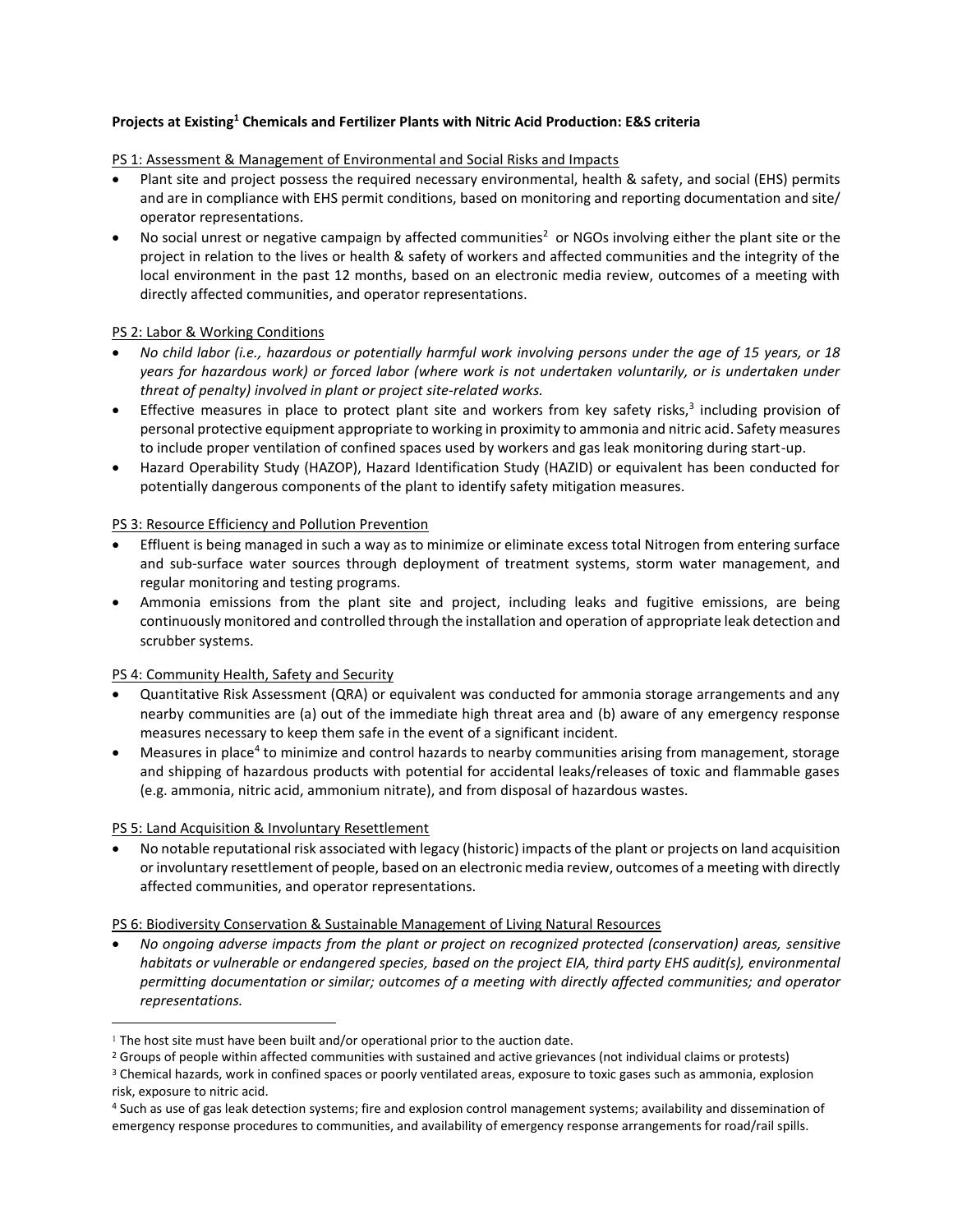No notable reputational risk associated with legacy impacts of the plant or sites on recognized protected (conservation) areas, sensitive habitats or vulnerable / endangered species, based on an electronic media review, outcomes of a meeting with directly affected communities, and operator representations.

# PS 7: Indigenous Peoples

- *No ongoing adverse impacts from the plant or project on recognized communities of Indigenous Peoples<sup>5</sup> (IPs, if any are present) or IP customary lands, based on outcomes of a meeting with directly affected communities and review of project documentation, project EIA, third party EHS audit(s) and environmental permitting documentation.*
- No notable reputational risk associated with legacy impacts of the plant or sites on recognized communities of IPs or IP customary lands, based on an electronic media review, outcomes of a meeting with directly affected communities and operator representations.

# PS 8: Cultural Heritage

- *No ongoing adverse impacts from the plant or project on key cultural heritage features as identified in the project EIA, third party EHS audit(s), environmental permitting documentation, outcomes of a meeting with directly affected communities, and operator representations.*
- No notable reputational risk associated with legacy impacts of the plant or sites on key cultural heritage features, based on an electronic media review, outcomes of a meeting with directly affected communities and operator representations.

# Integrity Criteria

- *Project Participant does not appear on either the [Consolidated United Nations Security Council Sanctions List o](http://www.un.org/sc/committees/list_compend.shtml)r [The World Bank Listing of Ineligible Firms & Individuals](http://web.worldbank.org/external/default/main?theSitePK=84266&contentMDK=64069844&menuPK=116730&pagePK=64148989&piPK=64148984http://web.worldbank.org/external/default/main?theSitePK=84266&contentMDK=64069844&menuPK=116730&pagePK=64148989&piPK=64148984) as of the date of the independent inspection report.*
- *Project owner's operations are not related to the production of weapons or munitions.*

 $\overline{\phantom{a}}$ 

<sup>5</sup> As defined in IFC Performance Standard 7.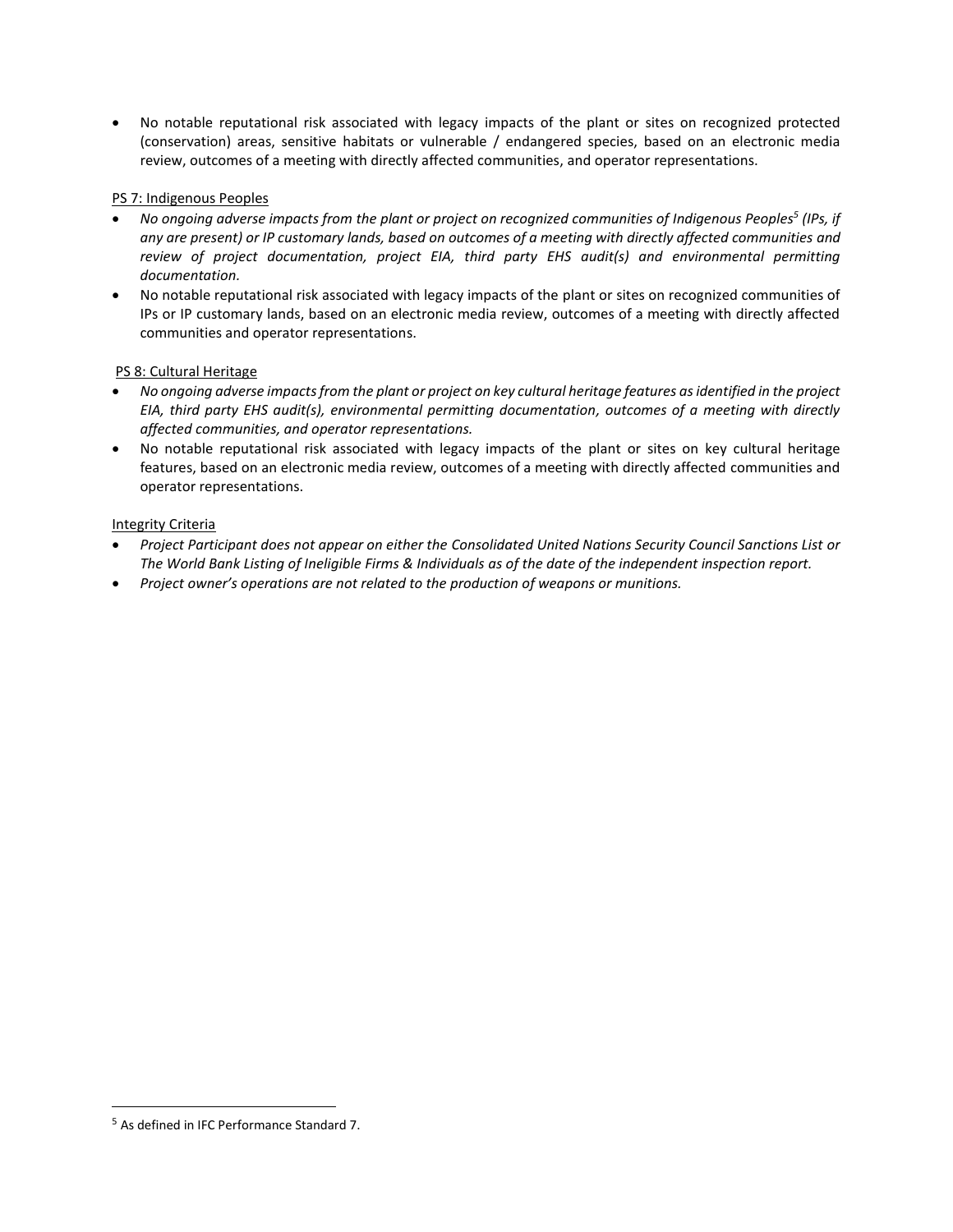# **Annex A**

# **Pilot Auction Facility: EHS Criteria -- Stakeholder Meeting Guidance Note (Version February 20, 2015)**

**Aim:** To obtain first hand input on environmental and social reputational risks from directly affected communities.

**Organization:** Small meeting, to be arranged by the CDM project developer, in consultation with the host site operator.

**Logistics:** To be requested by the audit team 2-3 weeks prior to the proposed site visit. No per diems or other payments to be offered for attendance. Translator to be provided by project developer where necessary.

**Participants:** Auditors, leaders/representatives of each directly affected community (e.g. village headman, local councilor) and/or social group (e.g. third party landfill scavengers, where these are present). Local government and host site representation optional.

# **Suggested timing**: 30 – 60 minutes (depending on # of participants)

**Focus:** Establishing whether there is, in relation to the host and/or CDM site:

- any significant community campaign or active protest against the site(s) on environmental, social or safety grounds
- any ongoing or significant unresolved legacy impact(s) with respect to Indigenous Peoples, resettlement, cultural heritage or the environment

**Suggested approach:** Introductions by developer (or local authority). Auditors thank participants and provide a brief intro to audit process, emphasizing that this is not an approval meeting, just an info verification exercise. Auditors pose questions to participants along the lines suggested below:

- Please explain to us who the neighboring/affected communities or groups are for this site? Do you know whether any of them regard themselves as 'Indigenous Peoples', that is, vulnerable minority groups with their own language and customs which are recognized by law as requiring special consideration?
- How would you describe relations between these communities and the project/site? Are there any major disagreements or community complaints currently against the site?
- To your knowledge, was there a need for resettlement of people to create the site? If yes, are there any major outstanding issues or complaints related to this resettlement? (if so, please describe)
- To your knowledge, was there any damage to or relocation of cultural heritage or buildings/structures of importance to the community to create the site, for example grave sites, religious buildings? If yes, are there any major outstanding issues or complaints related to this process?
- To your knowledge, have there been any adverse impacts from the project on recognized protected (conservation) areas, sensitive habitats or vulnerable or endangered species?
- Are there any other major environmental, social or safety concerns that you'd like to make us or the developer aware of?

**Outcome:** Any significant community campaign or legacy reputational risk identified? **Yes/No** with brief explanation.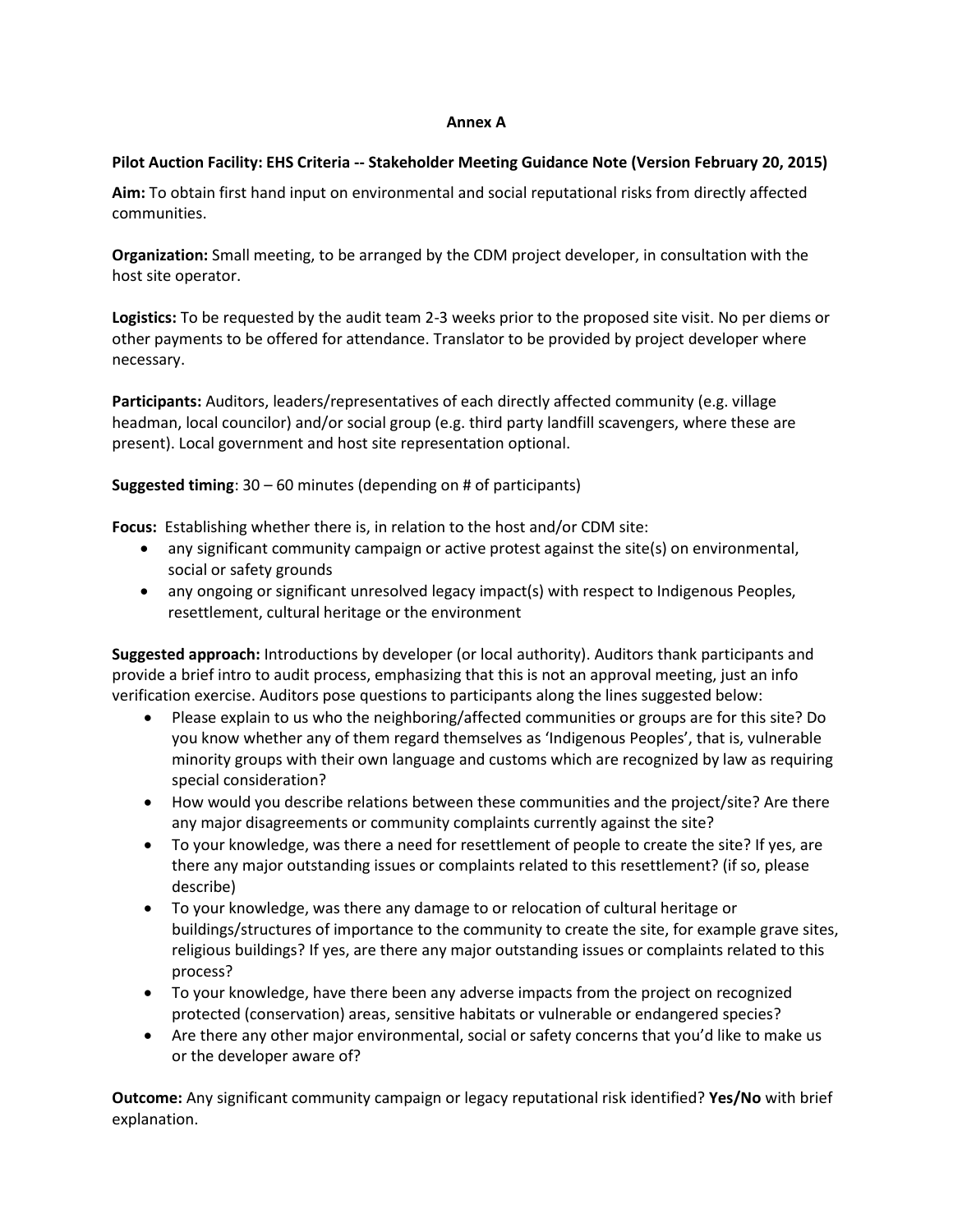### **Annex B**

# **Project Developer EHS Representation**

I Name in my role of position and representing Company Name certify that

To the best of my knowledge, in relation to the CDM Project and its host site there is/are no:

- Circumstances or occurrences that have given or would give rise to violations of Environmental, Health & Safety, Social and/or Labor (EHS) laws or related claims;
- Social unrest or negative community or NGO campaigns with respect to the lives, health, safety of workers and affected communities and the integrity of the local environment;
- Material EHS issues of the type listed in the list of EHS criteria provided by the CDM Auditors;
- Existing or threatened complaints, orders, directives, claims, citations or notices from any Authority due to EHS issues other than those disclosed to the CDM Auditors.

All EHS information provided to the CDM Auditors is accurate in all respects at the time of submission and no such document or material omitted any information which would have made such document or material misleading.

 *Signature Date*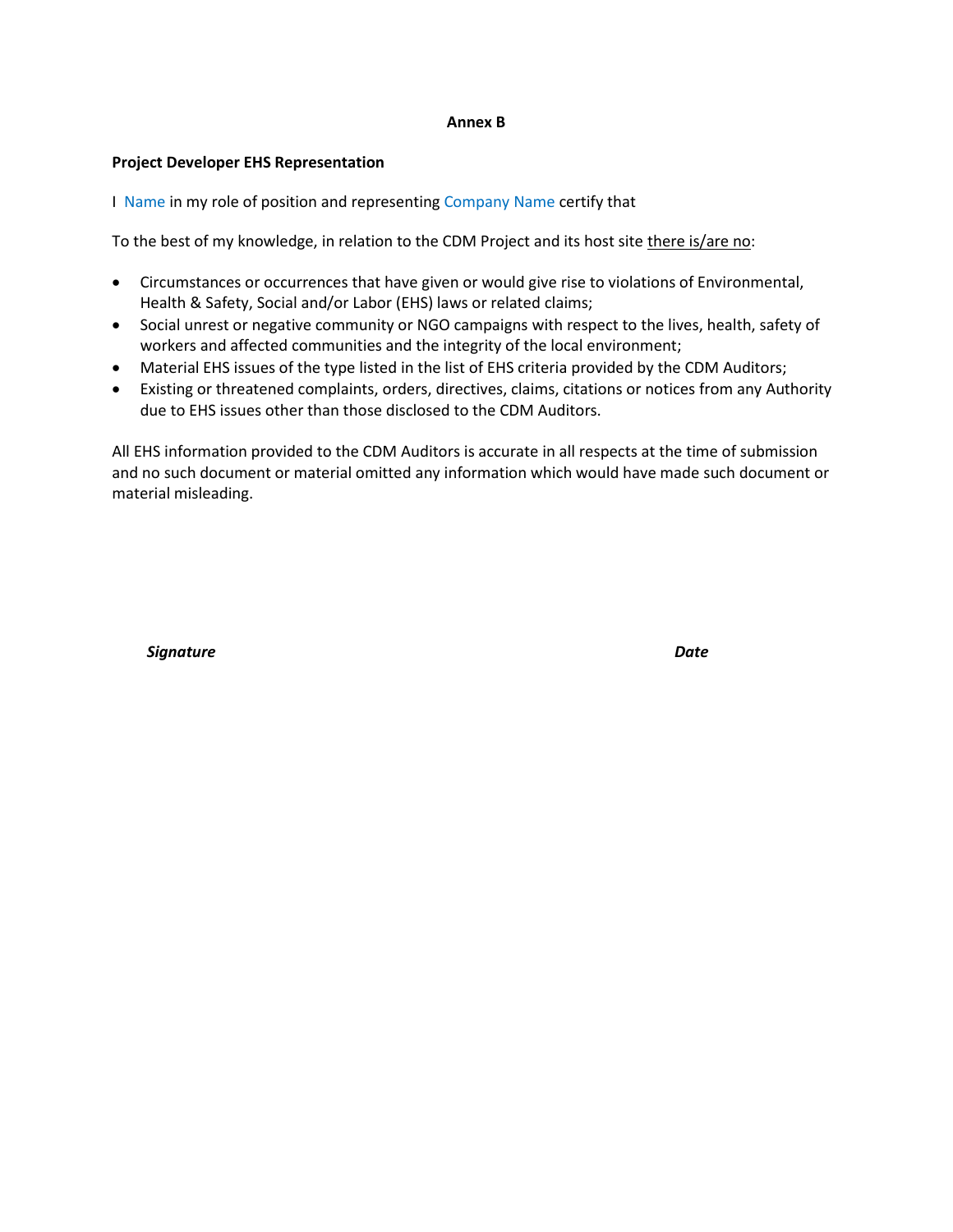# **Pilot Auction Facility for Methane and Climate Change Mitigation Environmental, Health & Safety and Social Criteria, and Integrity Criteria**

| <b>INSPECTION REPORT</b>                                                                   |  |  |
|--------------------------------------------------------------------------------------------|--|--|
| <b>CDM Projects at Existing Nitric Acid or Caprolactam Plant Sites</b>                     |  |  |
| Complete this Inspection Report in accordance with the Instructions on page 2 of this form |  |  |
| <b>CDM Project Reference Number</b>                                                        |  |  |
| <b>CDM Project Title</b>                                                                   |  |  |
| <b>Host Party(ies)</b>                                                                     |  |  |
| Sectoral scope(s)                                                                          |  |  |
| Methodology(ies) used                                                                      |  |  |
| <b>Monitoring Period</b>                                                                   |  |  |
| Date of Inspection                                                                         |  |  |
| <b>Name of DOE</b>                                                                         |  |  |
| <b>Date of Report</b>                                                                      |  |  |
| Name, position and signature of the approver<br>of the Inspection Report                   |  |  |

| Inspection Report result (PASS/FAIL) |  |
|--------------------------------------|--|
|--------------------------------------|--|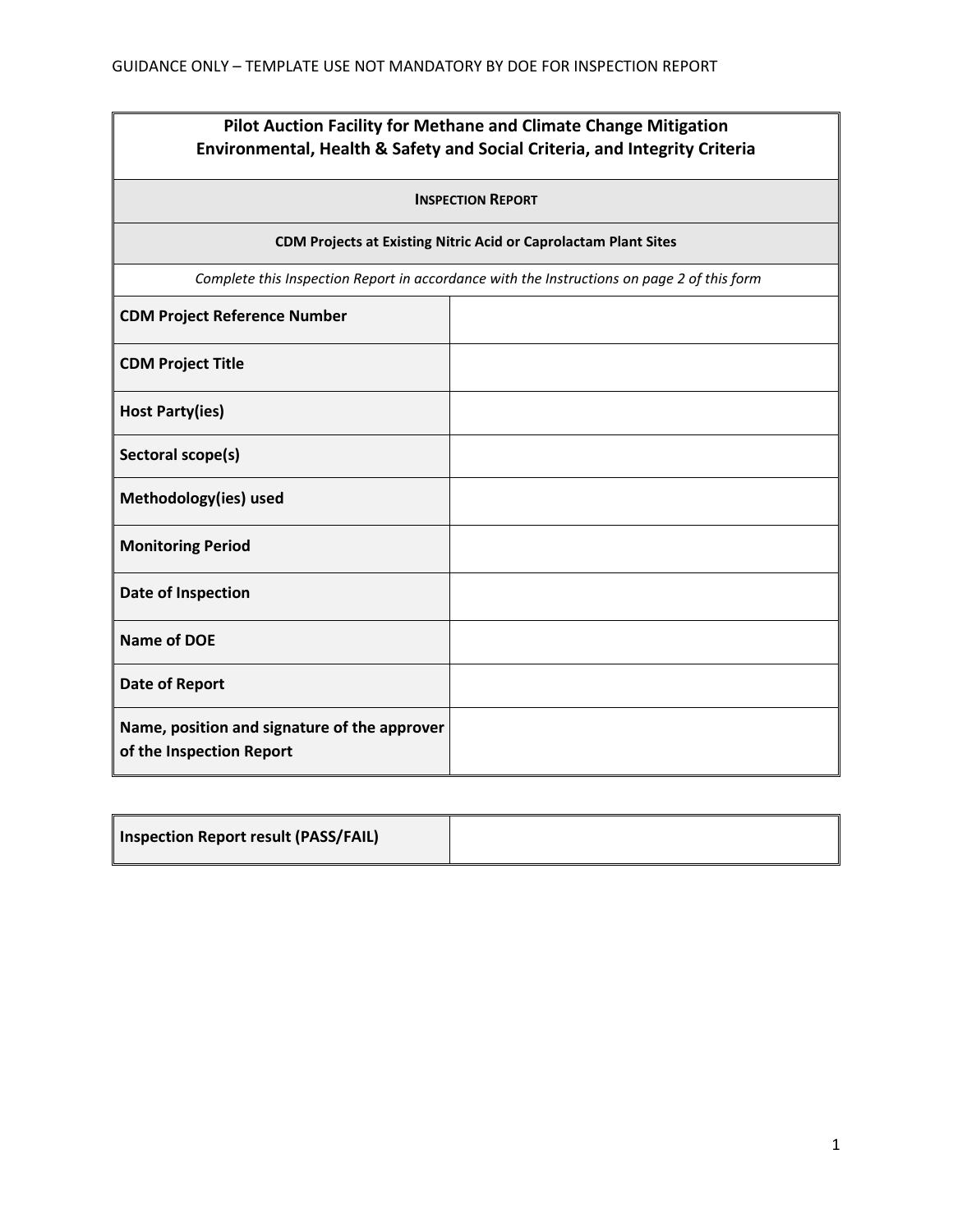### **Pilot Auction Facility for Methane and Climate Change Mitigation Third Auction: Environmental, Health & Safety and Social Criteria, and Integrity Criteria**

#### **Process**

Just prior to the redemption date for the put option, the PAF will require the option owner (only if (s)he intends to redeem) to submit an independent inspection report that confirms that the project from which the emission reductions will be sourced meets the EHS criteria. The inspection report will be carried out by a DOE, duly accredited by the CDM at the date of the inspection report. Several audit firms registered as CDM DOEs have indicated their ability to complete this inspection report in combination with their standard verification of the emission reductions. The inspection report will incorporate input from the host site and project staff as well as representatives of nearby/affected communities and responsible local government agencies, as appropriate.

The EHS criteria have been worded so as to be readily answered, in order to achieve a pass or fail result. The criteria and corresponding inspection will be identical for all projects in a given sector. To be given a "pass" result, answers to each question posed will generally be "yes" or "not applicable," with supporting evidence and/or written justification. Any answer of "no" will automatically cause a "fail" result in the case of those criteria written in italics. For all other criteria, an answer of "no" will likewise disqualify a project from redeeming the put option, unless the auditor determines that it is not material in nature. An issue is "material" in this context if the issue could result in risk to/of: (a) the lives, health or safety of workers and affected communities; (b) the integrity of the local environment (e.g. ground or surface water quality, habitat quality); (c) the reputation of the project and its financial supporters; (d) adverse media attention and/or (e) legal action/fines. Given the complexity of issues involved, it is understood that auditors will be able to provide a limited level of assurance of compliance for the period of emission reduction generation with the EHS criteria, based on direct observations, available documentation, stakeholder input, and operator representations.

The cost of the EHS inspection is to be borne by the option owner. An EHS audit will be required for each put option redemption (i.e., annually). The inspection will correspond to the period of emission reduction generation. Thus, if a put option owner brings emission reduction credits from the same project site at each redemption, the owner must obtain a fresh inspection report each time.

### **Scope**

The criteria have been selected by a team of EHS specialists within the World Bank Group and tailored for subsectors. They are based upon the most relevant risks identified and observed in these sub-sectors on Bank Group projects and related guidelines. In doing so, these criteria seek to assess the reputational risks arising from both the host site (e.g., a fertilizer plant) and that of the project itself (e.g., N<sub>2</sub>O destruction facility), which is likely to take up a very small fraction of the host site and have a very different risk profile.

#### **Integrity Criteria**

There is also a requirement to review the integrity of the project owner, separate from the EHS criteria. The audit firm's inspection report must confirm a positive response on the integrity criteria in order for the project to be eligible to deliver emission reductions to the PAF.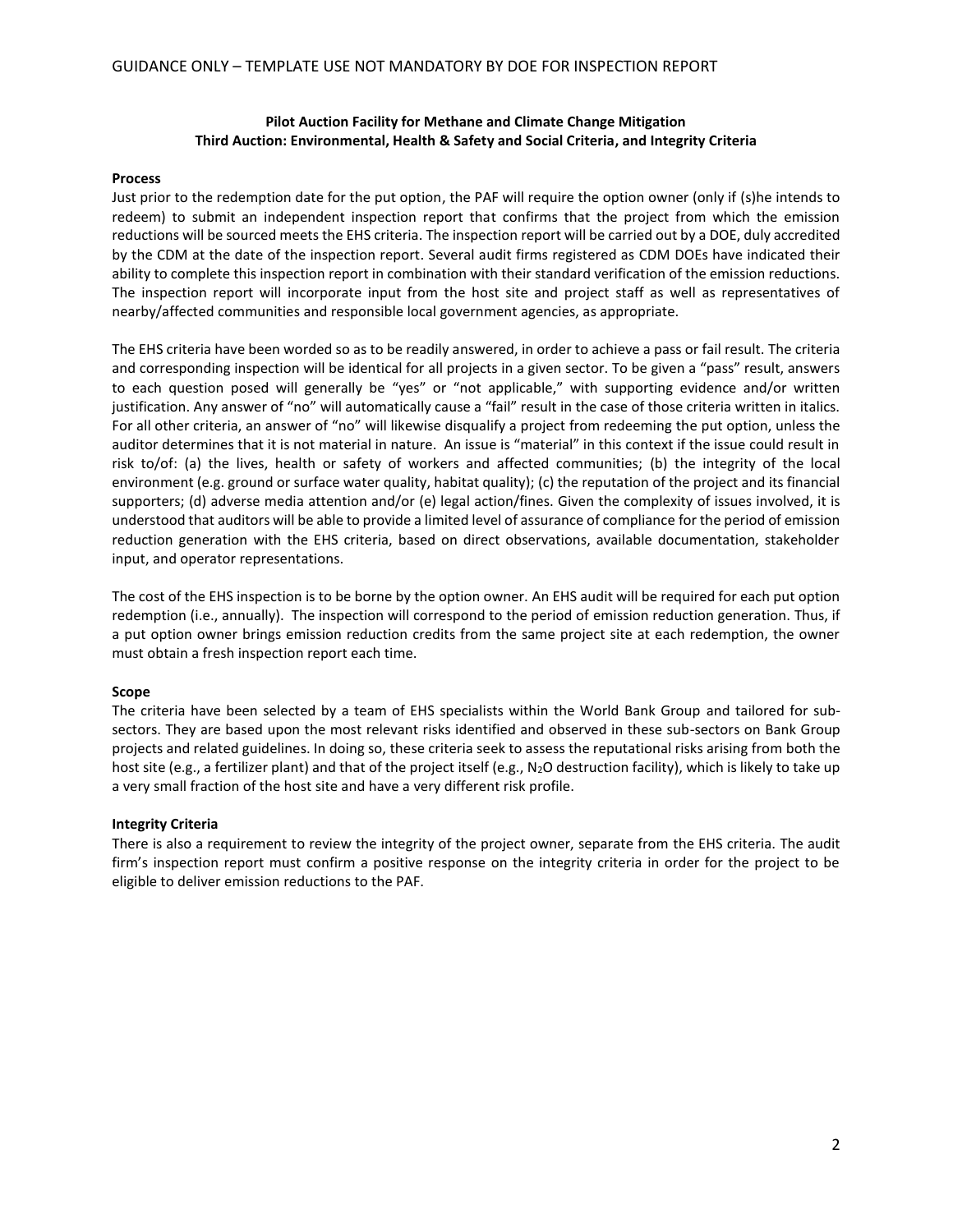# GUIDANCE ONLY – TEMPLATE USE NOT MANDATORY BY DOE FOR INSPECTION REPORT

# **Projects at Existing<sup>6</sup> Chemicals and Fertilizer Plants with Nitric Acid Production: E&S criteria**

PS 1: Assessment & Management of Environmental and Social Risks and Impacts

 Plant site and project possess the required necessary environmental, health & safety, and social (EHS) permits and are in compliance with EHS permit conditions, based on monitoring and reporting documentation and site/ operator representations.

 $\Box$  Confirmed

Supporting evidence or material finding leading to confirmation:

No social unrest or negative campaign by affected communities<sup>7</sup> or NGOs involving either the plant site or the project in relation to the lives or health & safety of workers and affected communities and the integrity of the local environment in the past 12 months, based on an electronic media review, outcomes of a meeting with directly affected communities, and operator representations.

□ Confirmed

Supporting evidence or material finding leading to confirmation:

PS 2: Labor & Working Conditions

 *No child labor (i.e., hazardous or potentially harmful work involving persons under the age of 15 years, or 18 years for hazardous work) or forced labor (where work is not undertaken voluntarily, or is undertaken under threat of penalty) involved in plant or project site-related works.*

□ Confirmed

Supporting evidence or material finding leading to confirmation:

• Effective measures in place to protect plant site and workers from key safety risks,<sup>8</sup> including provision of personal protective equipment appropriate to working in proximity to ammonia and nitric acid. Safety measures to include proper ventilation of confined spaces used by workers and gas leak monitoring during start-up.

□ Confirmed

Supporting evidence or material finding leading to confirmation:

 Hazard Operability Study (HAZOP), Hazard Identification Study (HAZID) or equivalent has been conducted for potentially dangerous components of the plant to identify safety mitigation measures.

☐ Confirmed

 $\overline{a}$ 

 $6$  The host site must have been built and/or operational prior to the auction date.

<sup>&</sup>lt;sup>7</sup> Groups of people within affected communities with sustained and active grievances (not individual claims or protests) <sup>8</sup> Chemical hazards, work in confined spaces or poorly ventilated areas, exposure to toxic gases such as ammonia, explosion risk, exposure to nitric acid.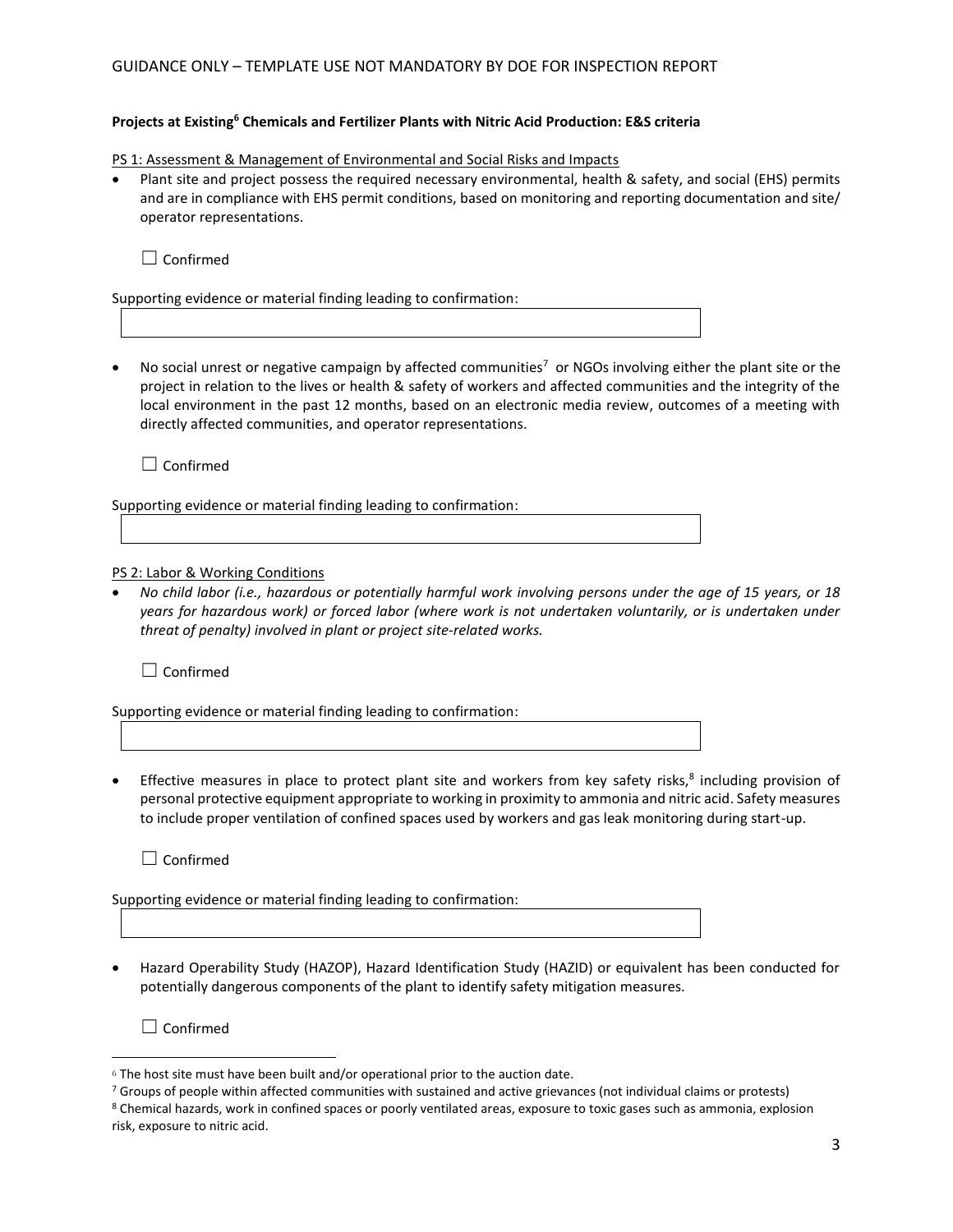# GUIDANCE ONLY – TEMPLATE USE NOT MANDATORY BY DOE FOR INSPECTION REPORT

Supporting evidence or material finding leading to confirmation:

PS 3: Resource Efficiency and Pollution Prevention

 Effluent is being managed in such a way as to minimize or eliminate excess total Nitrogen from entering surface and sub-surface water sources through deployment of treatment systems, storm water management, and regular monitoring and testing programs.

□ Confirmed

Supporting evidence or material finding leading to confirmation:

 Ammonia emissions from the plant site and project, including leaks and fugitive emissions, are being continuously monitored and controlled through the installation and operation of appropriate leak detection and scrubber systems.

□ Confirmed

Supporting evidence or material finding leading to confirmation:

PS 4: Community Health, Safety and Security

 Quantitative Risk Assessment (QRA) or equivalent was conducted for ammonia storage arrangements and any nearby communities are (a) out of the immediate high threat area and (b) aware of any emergency response measures necessary to keep them safe in the event of a significant incident.

☐ Confirmed

Supporting evidence or material finding leading to confirmation:

• Measures in place<sup>9</sup> to minimize and control hazards to nearby communities arising from management, storage and shipping of hazardous products with potential for accidental leaks/releases of toxic and flammable gases (e.g. ammonia, nitric acid, ammonium nitrate), and from disposal of hazardous wastes.

☐ Confirmed

 $\overline{\phantom{a}}$ 

Supporting evidence or material finding leading to confirmation:

<sup>9</sup> Such as use of gas leak detection systems; fire and explosion control management systems; availability and dissemination of emergency response procedures to communities, and availability of emergency response arrangements for road/rail spills.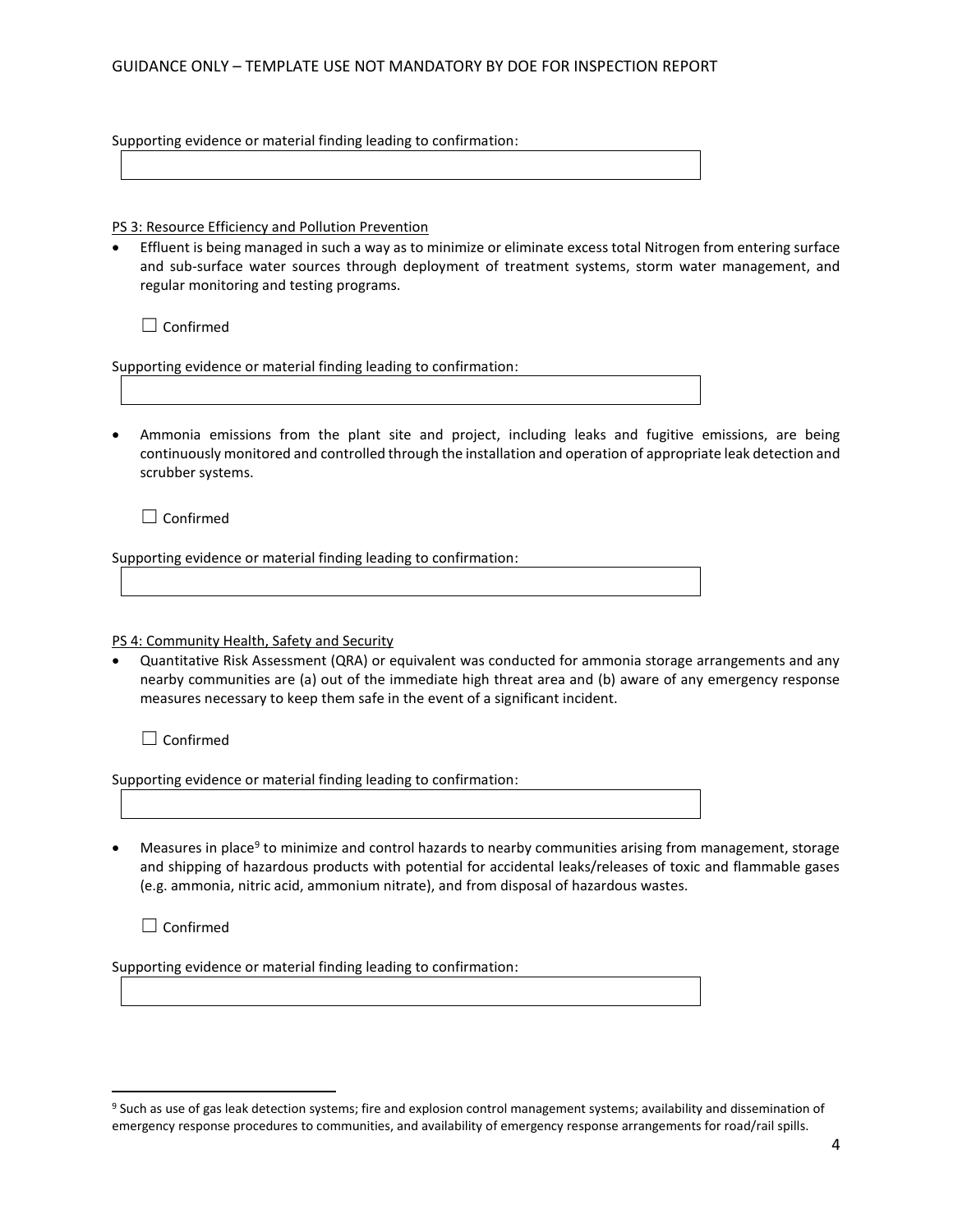# GUIDANCE ONLY – TEMPLATE USE NOT MANDATORY BY DOE FOR INSPECTION REPORT

### PS 5: Land Acquisition & Involuntary Resettlement

 No notable reputational risk associated with legacy (historic) impacts of the plant or projects on land acquisition or involuntary resettlement of people, based on an electronic media review, outcomes of a meeting with directly affected communities, and operator representations.

 $\Box$  Confirmed

Supporting evidence or material finding leading to confirmation:

PS 6: Biodiversity Conservation & Sustainable Management of Living Natural Resources

 *No ongoing adverse impacts from the plant or project on recognized protected (conservation) areas, sensitive habitats or vulnerable or endangered species, based on the project EIA, third party EHS audit(s), environmental permitting documentation or similar; outcomes of a meeting with directly affected communities; and operator representations.*

☐ Confirmed

Supporting evidence or material finding leading to confirmation:

 No notable reputational risk associated with legacy impacts of the plant or sites on recognized protected (conservation) areas, sensitive habitats or vulnerable / endangered species, based on an electronic media review, outcomes of a meeting with directly affected communities, and operator representations.

☐ Confirmed

Supporting evidence or material finding leading to confirmation:

# PS 7: Indigenous Peoples

 *No ongoing adverse impacts from the plant or project on recognized communities of Indigenous Peoples<sup>10</sup> (IPs, if any are present) or IP customary lands, based on outcomes of a meeting with directly affected communities and review of project documentation, project EIA, third party EHS audit(s) and environmental permitting documentation.*

□ Confirmed

 $\overline{\phantom{a}}$ 

Supporting evidence or material finding leading to confirmation:

<sup>10</sup> As defined in IFC Performance Standard 7.